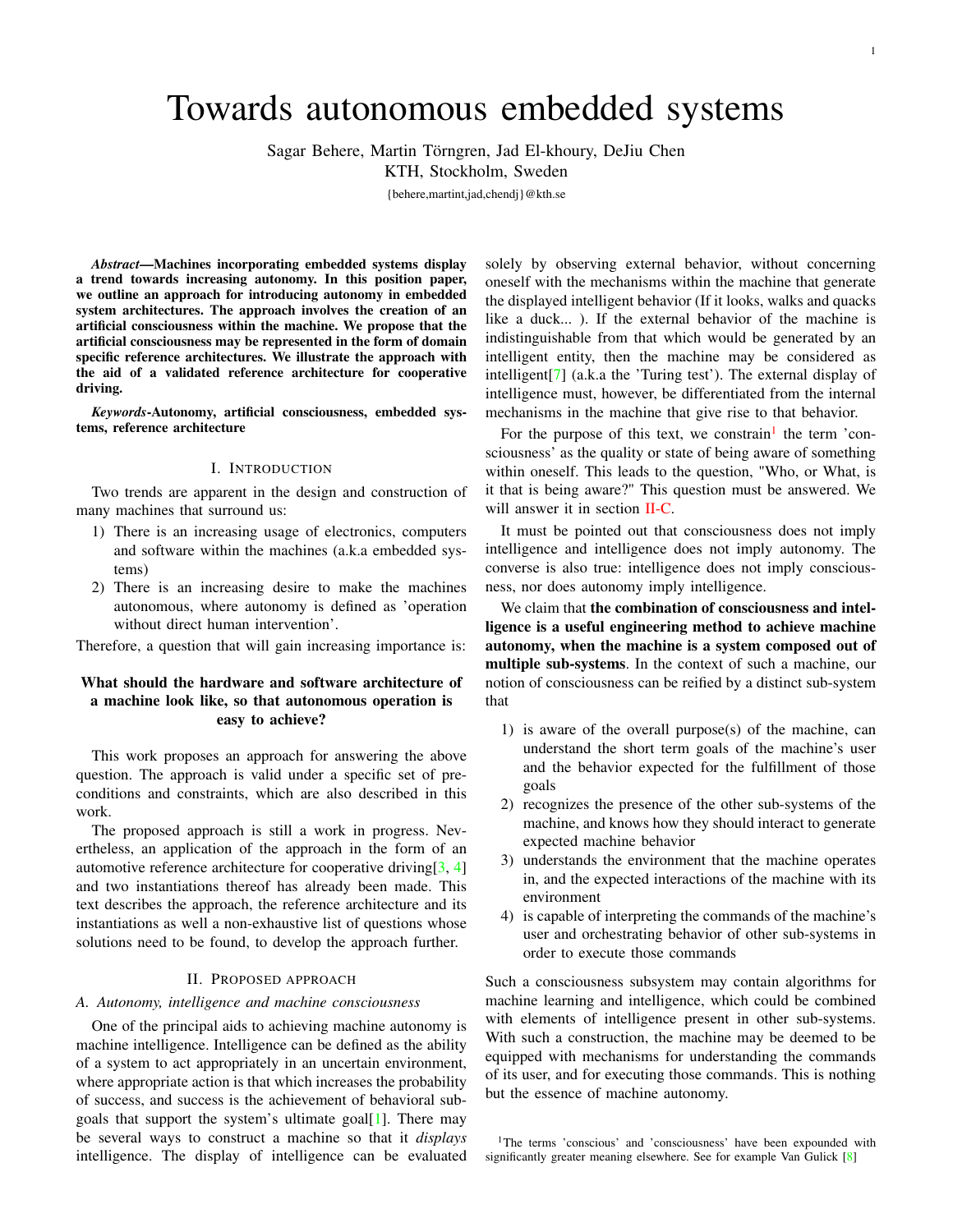### <span id="page-1-2"></span>*B. Pre-conditions and constraints*

Our approach to machine autonomy assumes the existence of the following pre-conditions and constraints

- Embedded computer systems and software are the primary means to generate and control machine behavior
- The embedded systems are the sole focus area for the achievement of machine autonomy. All efforts to realize machine autonomy will be concentrated on the embedded hardware and software only.
- The embedded systems within a machine are organized into sub-systems. Each sub-system consists of one (or a small group of) computers.
- There is constant communication between the embedded sub-systems. This communication may be used for exchanging data and/or altering the specific software functions being executed by a sub-system.
- There exist legacies of proven sub-system designs, together with strong reasons for minimizing changes to these sub-system designs.

## <span id="page-1-0"></span>*C. The Self and progressive autonomy*

Our approach to embedded systems autonomy consists of introducing into the system architecture a sub-system that reifies the notion of machine consciousness. We denote such a sub-system by the term 'Self'. It is this Self that lends an identity to the machine. Users interacting with the machine are in fact interacting with the Self. Earlier in section [II-A](#page-0-1) we asked, "Who, or What is it that is aware within the machine?" The answer is: the Self. In this way, our approach endeavors to partially mimic the notion of consciousness and self-awareness in human beings.

From the architectural perspective, some interesting questions are:

- What should be the structure and interfaces of the Self?
- What are the patterns of interaction between the Self and the other sub-systems?
- How should the sub-systems be designed so that they can interact more easily with the Self?
- What particular sequence of design iterations should be followed to evolve existing architectures towards those that incorporate and utilize the Self?
- How are cross-cutting extra-functional properties like system safety, reliability, error management etc. affected by the Self? Can the presence of the Self be exploited to favorably affect these properties?

Introduction of the Self into the architecture needs to be complemented by examination of aspects related to formal representations of system construction and desired behavior. Formal representations provide the Self with the knowledge necessary for appropriate reasoning and control of the system. The representations in turn will be affected by the algorithms used by the Self for reasoning and decision making. Given the dependency of these aspects on the domain, task and implementation specific details, it might not be possible to specify a sufficiently general solution that works for all types of embedded systems. General solutions however, could be in the form of *domain specific reference architectures* that are instantiable for specific use cases. Reference architectures[\[5\]](#page-3-3) are essentially proven solution templates and patterns that are useful for solving a specific category of problems. An example of a reference architecture based on our approach is given in section [III.](#page-1-1)

One particular salient benefit of our approach must be highlighted. The benefit is that the approach enables progressive autonomy. Progressive autonomy means that the autonomy of the system is gradually increased over successive design iterations. This implies that the degree of human intervention needed to operate the machine decreases over successive product versions. Progressive autonomy is important for two reasons

- 1) It enables cautious increase in capabilities of a function that is inherently susceptible to uncertainty and errors that have safety consequences.
- 2) Existing and legacy systems can be the starting point. These can be gradually evolved towards autonomy, making large design changes unnecessary. This is appreciated by commercial companies whose products are already in the market (example: automotive manufacturers).

The reason why progressive autonomy is enabled by our approach is that the capabilities of the Self (together with the architectural changes necessary to take advantage of those capabilities) can be developed in an incremental fashion. At its simplest, the Self need be no more than a passive component that is fed some status data by the rest of the subsystems. It need take no active role in determining and affecting the system behavior, but could be used, for example, to provide diagnostic information and/or warnings. Next, the Self may be allowed to interpret user inputs as intentions to achieve specific system behaviors, while still permitting the Self no control over the other sub-systems. The inputs and internal reasoning performed by the Self could be logged over time to validate the correctness of the related algorithms, and only then could the Self be granted executive powers that affect the functioning of the system.

# III. APPLICATION EXAMPLE: A REFERENCE ARCHITECTURE FOR COOPERATIVE DRIVING

<span id="page-1-1"></span>This section gives an example of adding a Self as an additional sub-system to a set of existing sub-systems. The example also demonstrates a recursive characteristic of the approach: the Self is implemented as an additional sub-system which in turn consists of sub-subsystems. One of the subsubsystems is a Self (sub-Self?)!

# *A. A Self for cooperative driving*

The electrical/electronic (E/E) sub-systems of a modern automobile meet the constraints listed in section [II-B.](#page-1-2) For the purpose of introducing autonomy, an automobile can be considered as a set of interconnected, embedded computer (sub-)systems, each of which has a specific purpose. Our approach to autonomy suggests the addition of another subsystem (the Self) that can function as the system's consciousness. To illustrate this approach, we considered the specific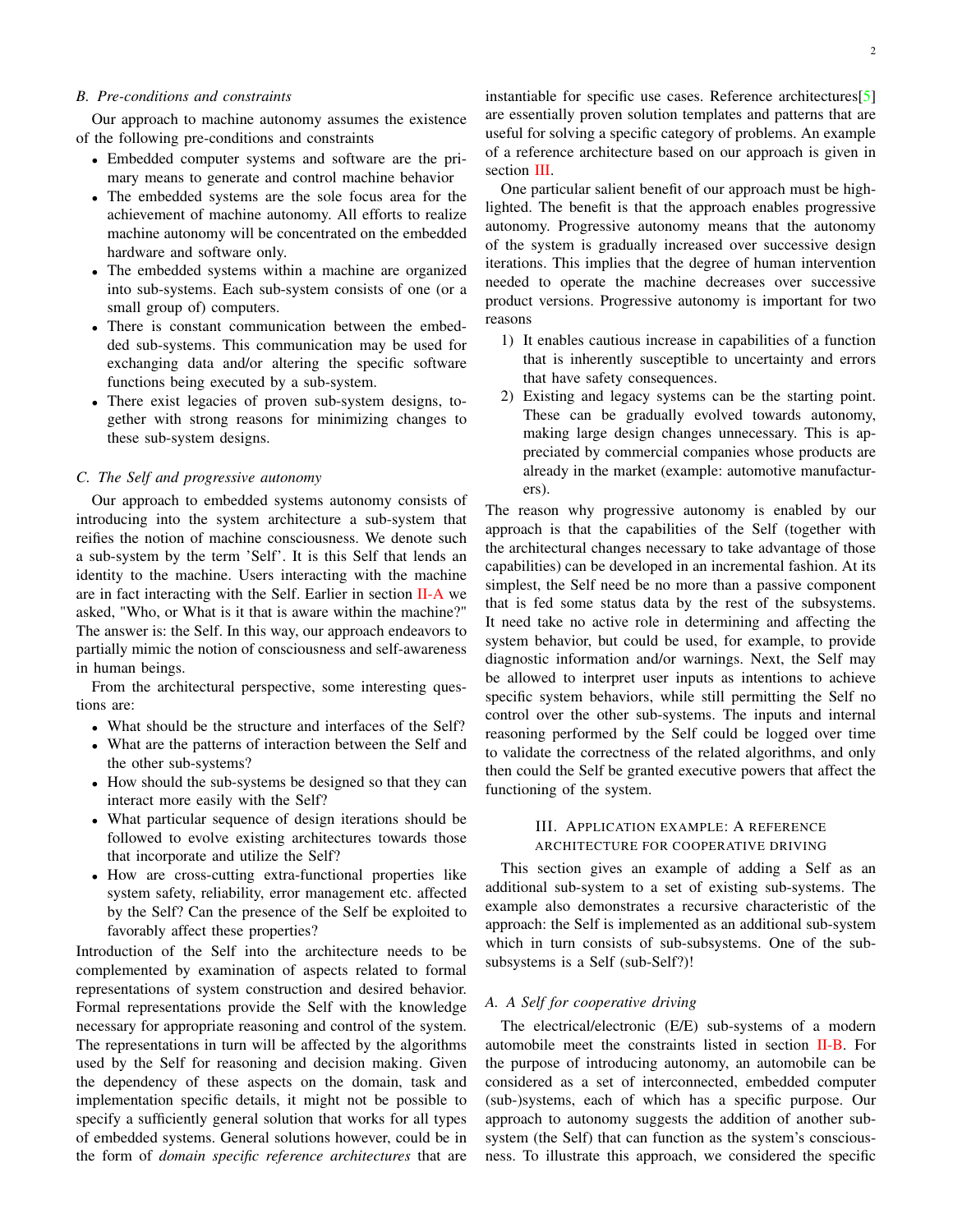problem of creating autonomous motion under cooperative driving conditions. Cooperative driving conditions are those where continuous wireless communication exists between a vehicle and its surroundings, which consist of the local road infrastructure as well as the other vehicles in the vicinity. The Self of the autonomous system should then understand that

- 1) the purpose of the system is autonomous driving (under cooperative driving conditions) and the short term goals of the system are to navigate the vehicle in a specific environment
- 2) there are other sub-systems in the vehicle (like the engine, the brakes and the transmission) which have defined roles and that the correct interaction of these sub-systems will generate the desired behavior
- 3) the environment of the vehicle consists of objects that include other vehicles and road infrastructure (traffic lights, speed limit signs etc.) and how the vehicle should react to the presence/absence of these objects

When given the appropriate commands by the user, the cooperative driving Self should be able to correctly interpret the commands and orchestrate the other sub-systems to realize safe, cooperative driving. This problem is domain specific and sufficiently detailed to generate a reference architecture for the Self, as mentioned in section [II-C.](#page-1-0)

Accordingly, a reference architecture for cooperative driving was created, which is described in [\[4\]](#page-3-0). This reference architecture was instantiated  $[6, 2]$  $[6, 2]$  $[6, 2]$  on two separate occasions, one of which was the Grand Cooperative Driving Challenge (GCDC) 2011. The GCDC consisted of vehicle platooning on public roads. An instantiation of the reference architecture was installed on a Scania R730 commercial truck, and the modified truck successfully completed the driving challenge. A second instantiation of the reference architecture was installed on a Scania R480 commercial truck, which was then utilized during further cooperative driving demonstrations. The two instantiations differed in capabilities and had very little in common.

Thus, on two separate occasions, the concept of adding a Self i.e. consciousness sub-system (for the purpose of autonomous cooperative driving) was demonstrated to produce desired system behavior.

## *B. A Self within a Self*

The introduction of a Self happens in the form of an extra sub-system in the system architecture (see Figure [1\)](#page-2-3). If we denote this extra sub-system as 'Self0', then it is entirely possible that Self0 itself comprises of multiple sub-subsystems and that one of these sub-subsystems is a Self (denoted 'Self1' in Figure [1\)](#page-2-3) and so on. Thus, the approach demonstrates recursive characteristics.

In the case of our particular reference architecture for cooperative driving, one of the key architectural elements is a Self, present in the form of a Supervisor component. Specifically, *"..It is the supervisor that encodes an understanding of the various architectural elements, their capabilities and limitations. Thus, it is the supervisor that is aware of the presence of the world model, the control and other elements*[of



<span id="page-2-3"></span>Figure 1. Recursive Selves

the reference architecture] *and how they must function in order to generate specific behaviors of the cooperative driving system. The supervisor "knows" what behavior is expected of the cooperative driving system in a given context and uses them to achieve the expected behavior. The elements in turn pass on all unknown inputs, locally unresolvable errors and requests to the supervisor and expect instructions on how they should proceed."*[\[4\]](#page-3-0).

Thus the reference architecture provides a blueprint for a Self (Self0, as per Figure [1\)](#page-2-3) that generates autonomous behavior in the vehicle. Within the reference architecture, there is another Self (Self1, as per Figure [1\)](#page-2-3) that generates the desired behavior of the reference architecture. This "secondlevel Self" illustrates precisely the same principles of creating autonomous embedded systems as outlined by our proposed approach.

#### IV. CONCLUSIONS AND FUTURE WORK

We have outlined an approach towards embedded systems architecture to achieve machine autonomy. Parts of the approach have been validated in the context of cooperative driving for which a reference architecture was developed.

Further work is required to elaborate the approach and to encompass other autonomy settings. Introducing autonomy will also require specific efforts for addressing safety and reliability aspects. In particular there is a dichotomy between the determinism required by safety practices vs. the dynamic behavior which is inherent in autonomy. Safety standards, legislation and supporting technology all need further work

#### **REFERENCES**

- <span id="page-2-1"></span>[1] J.S. Albus. Outline for a theory of intelligence. *IEEE Transactions on Systems, Man, and Cybernetics*, 21 (3):473–509, 1991. ISSN 00189472. doi: 10.1109/ 21.97471. URL [http://ieeexplore.ieee.org/lpdocs/epic03/](http://ieeexplore.ieee.org/lpdocs/epic03/wrapper.htm?arnumber=97471) [wrapper.htm?arnumber=97471.](http://ieeexplore.ieee.org/lpdocs/epic03/wrapper.htm?arnumber=97471)
- <span id="page-2-2"></span>[2] Sagar Behere. Scoop Technical Report: Year 2011. Technical report, KTH Royal Institute of Technology, Stockholm, 2011. URL [http://kth.diva-portal.org/smash/](http://kth.diva-portal.org/smash/get/diva2:567028/FULLTEXT01) [get/diva2:567028/FULLTEXT01.](http://kth.diva-portal.org/smash/get/diva2:567028/FULLTEXT01)
- <span id="page-2-0"></span>[3] Sagar Behere. *Architecting Autonomous Automotive Systems*. Licentiate thesis, KTH, Stockholm, 2013.